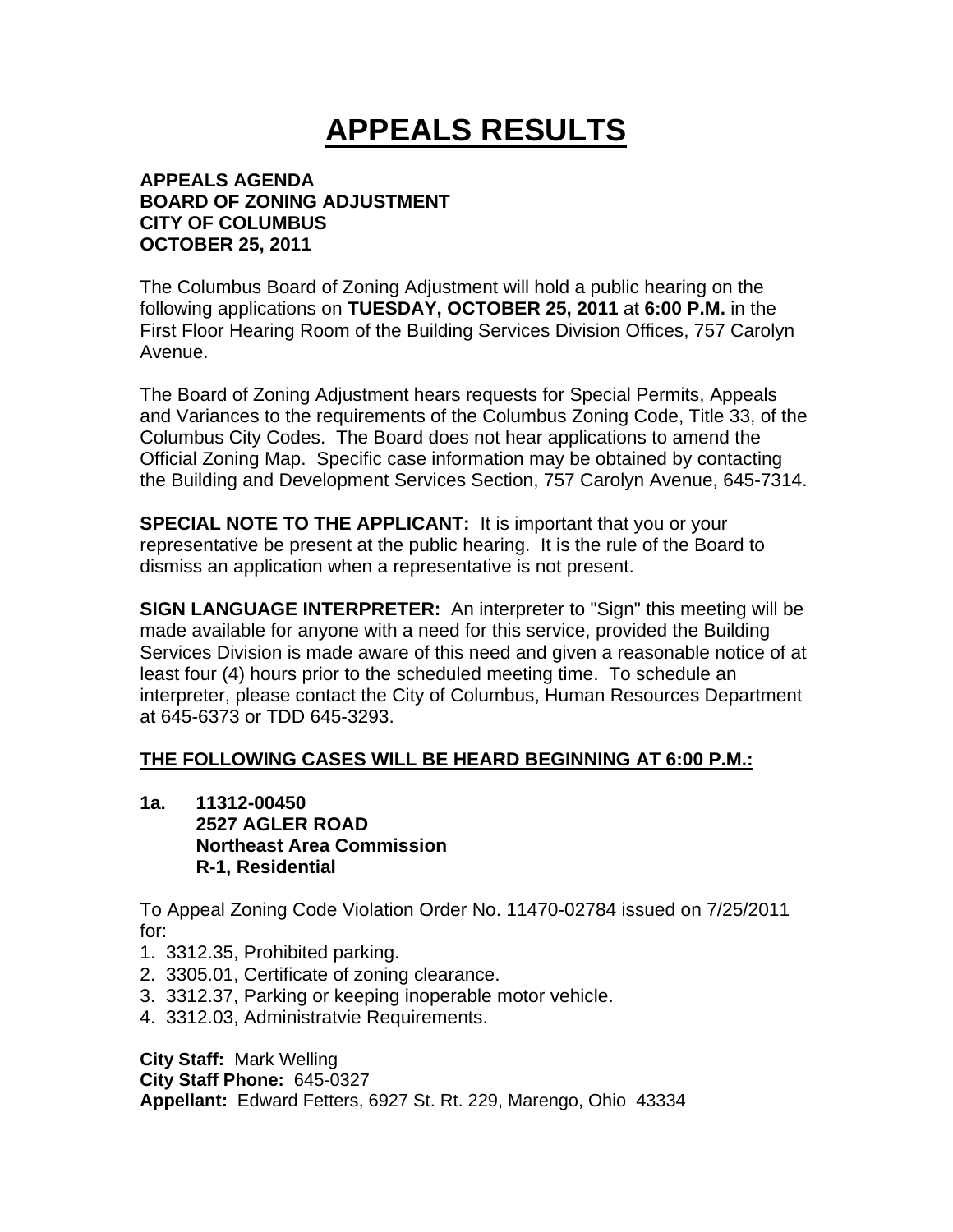**Owner:** Leonard F. Waldo, 3185 Vanatta Road, Columbus, Ohio 43011 **Attorney/Agent:** Phillip Lehmkuhl, Esq., 101 N. Mulberry Street, Mt. Vernon, Ohio 43050

## **POSTPONED.**

**1b. 11312-00440 2527 AGLER ROAD Northeast Area Commission R-1, Residential**

To Appeal Zoning Code Violation Order No. 11470-02784 issued on 7/25/2011 for:

- 1. 3312.35, Prohibited parking.
- 2. 3305.01, Certificate of zoning clearance.
- 3. 3312.37, Parking or keeping inoperable motor vehicle.
- 4. 3312.03, Administratvie Requirements.

**City Staff:** Mark Welling **City Staff Phone:** 645-0327 **Appellant:** Leonard F. Waldo, 3185 Vanatta Road, Columbus, Ohio 43011 **Owner:** Same as appellant **Attorney/Agent:** Daniel J. Igoe, 4681 Winterset Drive, Columbus, Ohio 43220 **POSTPONED.** 

**2. 10312-00459 2962 DRESDEN STREET Northeast Area Commission R-3, Residential** 

To Appeal Zoning Code Violation Order No. 11470-02892 issued on 8/1/2011 for:

- 1. 3312.37, Parking or keeping inoperable motor vehicle.
- 2. 3312.23, Maintenance

**City Staff:** Lisa Doyle **City Staff Phone:** 645-0748 **Appellant:** Fadi & Anna Michael, 2561 Punderson Drive, Hilliard, Ohio 43026 **Owner:** Same as appellant. **DENIED. ORDERS UPHELD.**